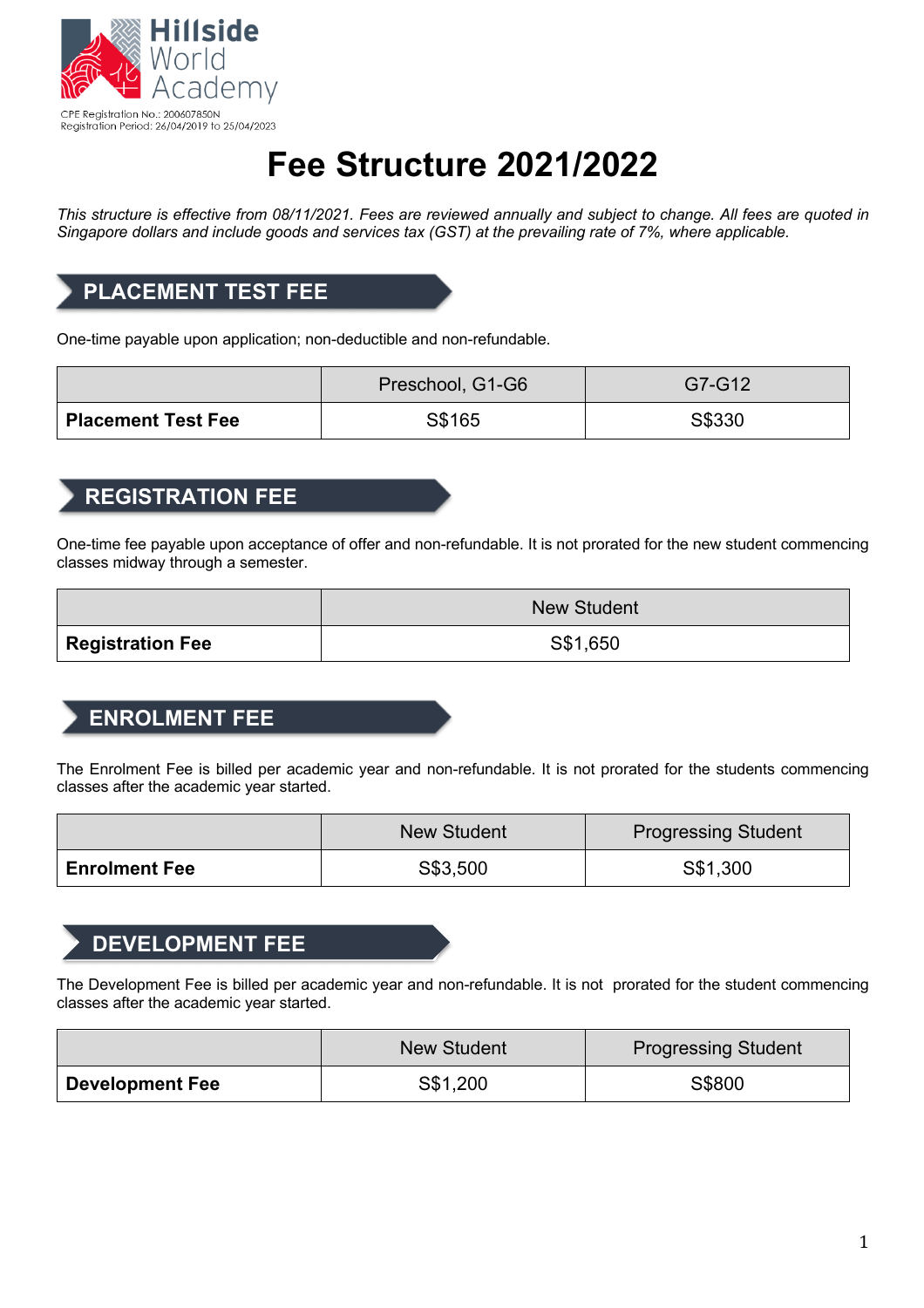

### **TUITION FEE**

- Ø Fees are invoiced in advance of each semester. Deadline of tuition fee payment is 14 calendar days from the date of registration or 7 calendar days before the commencement date of the course.
- $\triangleright$  There are two semesters in each academic year.

|                                                             | <b>PYP</b><br>Preschool                                                                                                                                                                                  | <b>PYP</b><br>G1-G6 | <b>MYP</b><br>G7-G10 | <b>DP</b><br>G11-G12 |
|-------------------------------------------------------------|----------------------------------------------------------------------------------------------------------------------------------------------------------------------------------------------------------|---------------------|----------------------|----------------------|
| <b>Tuition Fee</b><br>(Annual)                              | S\$18,500                                                                                                                                                                                                | S\$31,800           | S\$31,800            | S\$33,900            |
| <b>Tuition Fee</b><br>(per Semester)                        | S\$9,250                                                                                                                                                                                                 | S\$15,900           | S\$15,900            | S\$16,950            |
| <b>Tuition Fee</b><br><b>Protection</b><br><b>Insurance</b> | S\$481.50                                                                                                                                                                                                | S\$481.50           | S\$481.50            | S\$588.50            |
| <b>Optional</b><br><b>Module Fees</b>                       | For MYP and DP students, there are optional modules/subjects not provided for in our regular<br>classes. Students who wish to sign up for these subjects will be required to pay for them<br>separately. |                     |                      |                      |
| <b>Note</b>                                                 | Please refer to the chart for fees payable at different months of commencement if a student<br>commences classes after the academic year has started,.                                                   |                     |                      |                      |

### **SUPPORT PROGRAMME FEES**

Support Programme fees are payable by subject(s) and non-refundable. Please approach our admission office for more details.

| Subject                                                                                                                                                        | Amount   |
|----------------------------------------------------------------------------------------------------------------------------------------------------------------|----------|
| <b>English Language Support Programme</b>                                                                                                                      | S\$2,675 |
| <b>Chinese Language Support Programme</b>                                                                                                                      | S\$2,675 |
| <b>Mother Tongue Programme</b><br>(Japanese/Korean/French/Italian/Spanish)                                                                                     | S\$2,675 |
| <b>Additional Academic Support for G7-G12</b><br>(Academic English / Cambridge(O/A/ICGSE) / IELTS Exam Prep / HSK Prep /<br>Academic Chinese / Math / Science) | S\$6,420 |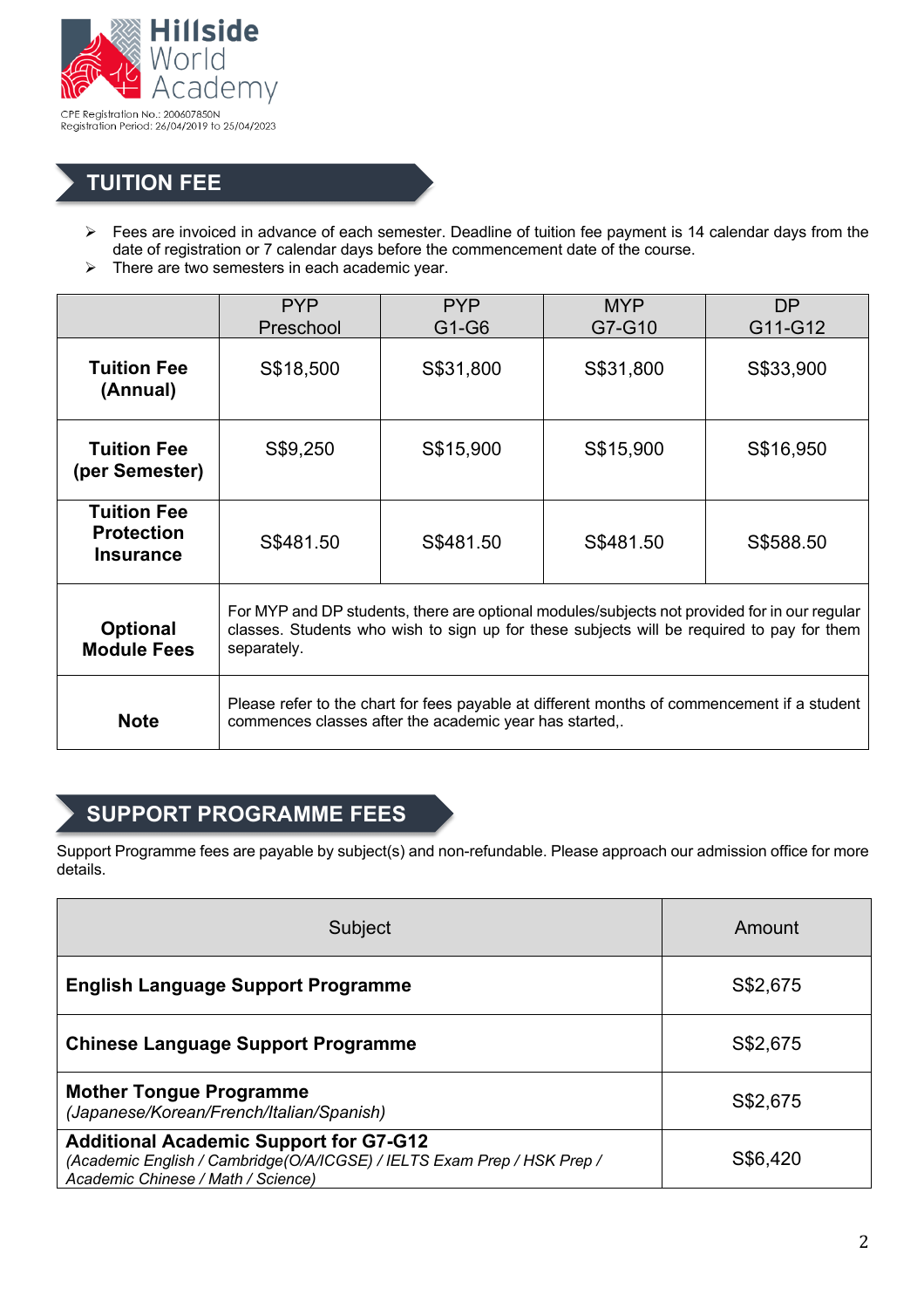

### **OTHER FEES**

### **Outdoor Education Trip**

|                            | <b>Total Amount</b> |  |
|----------------------------|---------------------|--|
| <b>Preschool &amp; PYP</b> | S\$485              |  |
| <b>MYP (G7-G10)</b>        | S\$335              |  |
| DP (G11-G12)               | S\$335              |  |

#### **Other ACTIVITIES Please refer to the CCA Chart for more information**

|                                                                              | <b>Total Amount</b>                                                                                                                                              |
|------------------------------------------------------------------------------|------------------------------------------------------------------------------------------------------------------------------------------------------------------|
| Co-curricular activity (CCAs, G1-G10)                                        | Up to S\$750 per course per semester<br>dependent on activities selected.<br>Payable upon confirmation<br>of<br>participation. Please refer to the CCA<br>Chart. |
| <b>CAS for DP students (local and overseas)</b>                              | Up to S\$5,000 per trip per able prior<br>to trip.                                                                                                               |
| <b>Cultural Immersion Programmme in Beijing Huijia</b><br>School (per week)* | To be confirmed                                                                                                                                                  |

\*International air tickets and Visa are excluded. Please refer the immersion programme brochure for more information.

### **EXAMINATION FEES**

|                                                                              | <b>Total Amount</b> |
|------------------------------------------------------------------------------|---------------------|
| <b>IB Exam Registration &amp; Administration Fee (per</b><br>student)        | S\$450              |
| <b>IB Exam Subject Fee (per subject)</b>                                     | S\$300              |
| IB, TOK, CAS, Extended Essay Fees (for full Diploma<br><b>Students only)</b> | S\$380              |

### **Textbooks/Prescribed Books**

There are different textbook/prescribed books requirements for each course in HWA. Parents or students will be provided with the booklist upon registration. Students can opt to purchase these books from the school (subject to availability) or external bookshops.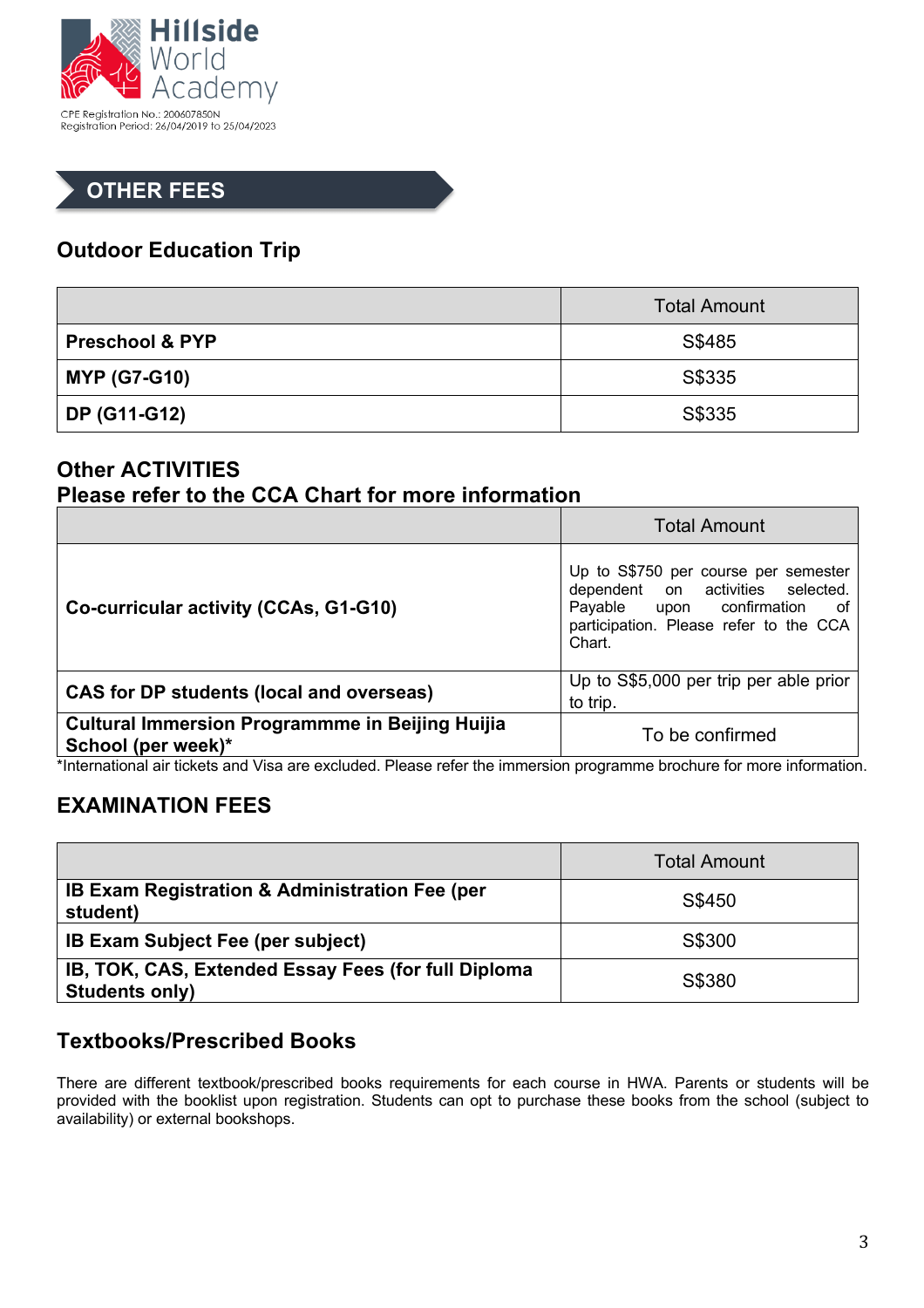

### **MISCELLANEOUS FEES**

Miscellaneous Fees refer to other fees which students pay only when applicable. Such fees are normally collected by the school when the need arises. Miscellaneous Fees are non-refundable.

#### **MEALS**

|                  | <b>Per Semester</b> | Per Academic Year |
|------------------|---------------------|-------------------|
| <b>Preschool</b> | S\$850              | S\$1,700          |

#### **TRANSPORTATION**

|                                                                                               | <b>Total Amount</b> |
|-----------------------------------------------------------------------------------------------|---------------------|
| <b>Airport Pick-up Service</b>                                                                | S\$380              |
| <b>Transport for Medical Checkup (Medical Checkup Fee</b><br>is payable to Clinic by student) | S\$130              |

#### **OTHER COSTS**

|                                                                                                                            | <b>Total Amount</b> |
|----------------------------------------------------------------------------------------------------------------------------|---------------------|
| <b>Student Pass Processing Fee</b>                                                                                         | S\$160.50           |
| Additional copies of transcript per semester (excludes)<br>postage) (First copy is provided free of charge to<br>students) | S\$65               |
| Letter of Certification (per academic year)                                                                                | S\$55               |
| <b>Courier Service</b>                                                                                                     | S\$55-S\$215        |
| <b>School Year Book</b>                                                                                                    | S\$88               |
| Annual Photo Package (4R photo and photo folder)                                                                           | S\$35.00            |
| Photocopy (A4, colour, per piece)                                                                                          | S\$1.00             |
| Photocopy (A4, black&white, per piece)                                                                                     | S\$0.50             |

### **LATE PAYMENT FEE**

HWA will impose a late payment fee and interest will be charged on any fee payments that are not received by the due date indicated on the invoice.

|                         | $7-60$ days      | Above 60 days    |
|-------------------------|------------------|------------------|
| <b>Late Payment Fee</b> | 5% of unpaid fee | 6% of unpaid fee |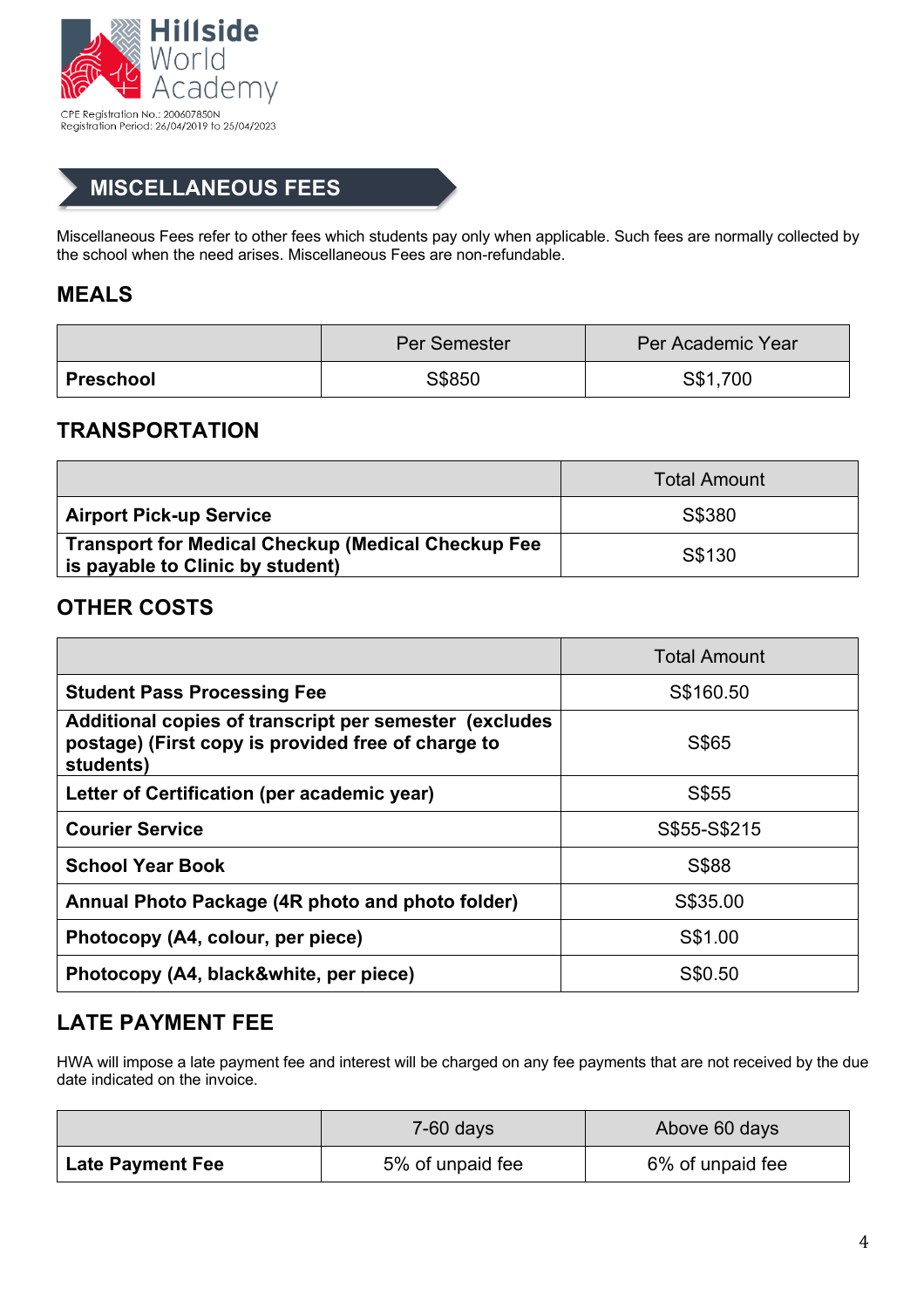

## **SCHOOL UNIFORM**

Each student is recommended to purchase at least 3 sets of uniform. School uniform consists of 2 sets of Formal attires and 1 set of PE attires.

|                                              | Amount |
|----------------------------------------------|--------|
| <b>HWA Cap</b>                               | S\$12  |
| <b>HWA Hat</b>                               | S\$18  |
| <b>HWA Jacket</b>                            | S\$28  |
| <b>Preschool &amp; PYP Red Polo Shirt</b>    | S\$32  |
| <b>Preschool &amp; PYP Gray Shorts/Skirt</b> | S\$38  |
| <b>Preschool &amp; PYP Red PE T- Shirt</b>   | S\$22  |
| <b>Preschool &amp; PYP Black PE Shorts</b>   | S\$27  |
| <b>MYP &amp; DP Black Polo Shirt</b>         | S\$38  |
| <b>MYP &amp; DP Grey Trousers/Skirt</b>      | S\$49  |
| <b>MYP &amp; DP Black PE T-Shirt</b>         | S\$22  |
| <b>MYP &amp; DP Black PE Shorts</b>          | S\$27  |